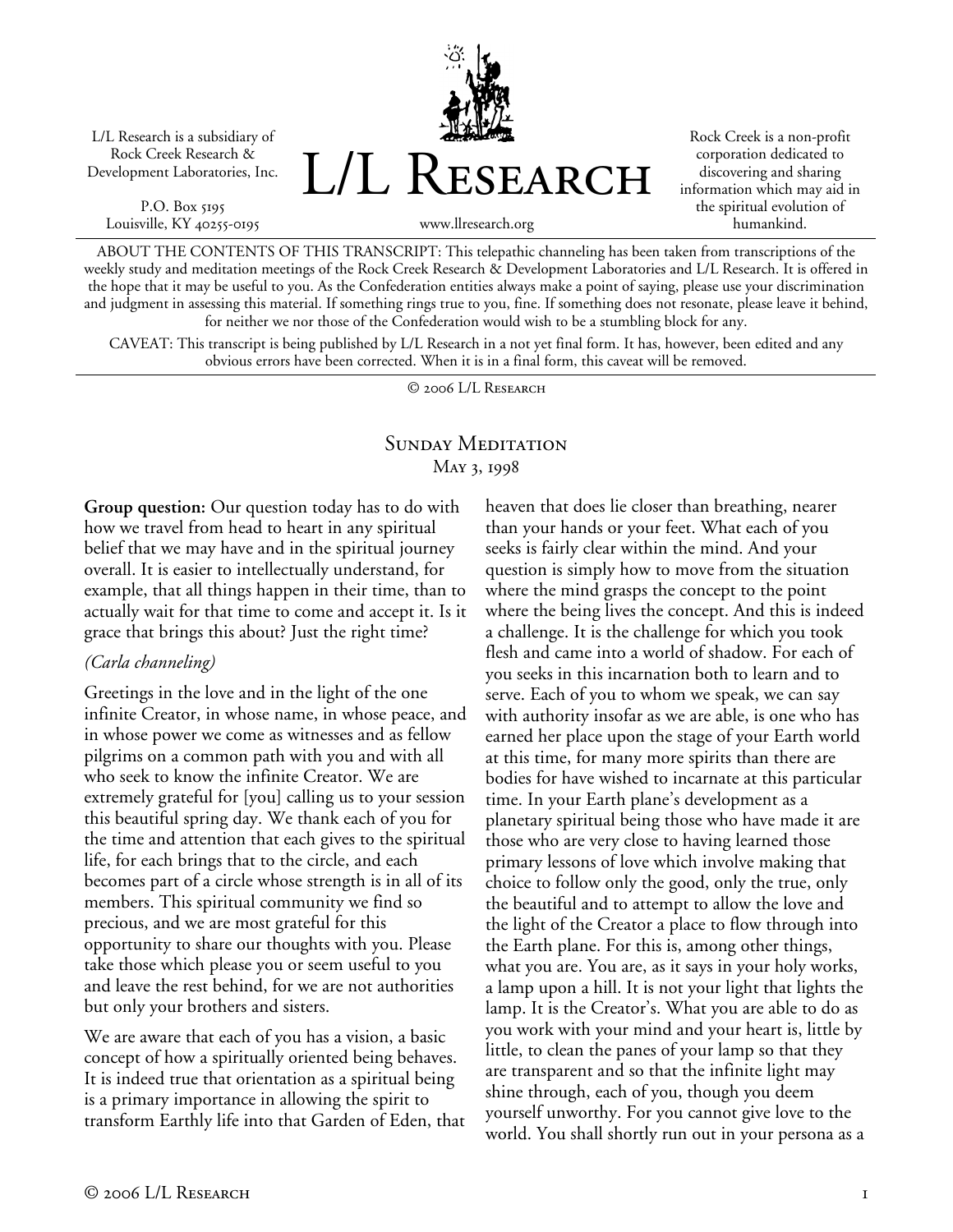human being, as a time-bound entity. Everything is finite, and it is as though you are in a cage of flesh and illusion. There is that within you which remembers paradise, which knows a better way, which is at peace and at rest. But that part of the self is very difficult to find access to. Until the day comes when, as the one known as R said, the journey from head to heart is made.

The culture which has birthed each of you and cherished you and supported you to this point in your incarnation has many qualities to offer, many values to express, and some of these values tend towards working athwart spiritual principles. When we speak of such things we cannot over-generalize, but there is that tendency in your culture to value accomplishment of whatever kind as a positive asset and to value motionless being as either a zero or a negative quality in that to those who have their life flowing from their being the list of things to do for the day, or for the week, or for the year, may never seem as important as the yellow wheat in the field or the blue of the sky on a sunny day, or the tips of the trees as they first embrace the air with their new, furled leaves. There is slim value for being within your culture, and we feel that this is a key disadvantage when it comes to that journey from head to heart. For the head is the place where things get done. The heart is the place where things get cherished and cared for. For the head there are choices of a right and a wrong, a movement to the right or a movement to the left. For the heart there is, rather, the flowing of things. Into the heart time and space themselves flow, for each of you is a citizen of eternity, and you are taking part in time during your incarnation in order to learn and to serve.

Now, how can you work to neutralize the result of a lifetime of learning? For this is what occurs as the culture nurtures the young mind and helps it to grow into a mature ability to cope with that which is within the illusion. It cannot be done with the head. To attempt with the mind to move the center of being from mind to heart is to hire a rustler to protect the cattle. There is no way for the mind itself to break one habit and begin another. We would introduce the concept of the will. There are those here such as this instrument whose will has been given to a specific lord or Christ symbol. This instrument has given her life and her spirit to the one known as Jesus the Christ. It is well to choose a

principle that speaks to you most deeply of infinity, eternity and holiness and to deposit in that basic core of belief every bit of will and faith and hope that you possess. For this is an appropriate and an honest gift to the Creator, the surrender of the light, the willingness to follow with heart and soul and mind and strength a life lived in faith.

The tools to help you with this work are several. The very first and always the central one, in our opinion, is time spent with the Creator, time being with the Creator. The eyes that see the world see a human being sitting. The heart within knows a different reality. In that world within the self is a pilgrim seeking entrance to an inner sanctum in which the Creator already dwells in full glory and strength; from before time began until there is no more time, this is so. Before you were, before the world was, before all things, the Creator rested in Its universe. And as you are part of this universe of love so that love incarnate dwells within you. See yourself as a pilgrim walking up to the door of that inner sanctum, inserting the key of silence, walking in and sitting, not with other human beings, however worthy they may be, but with the infinite Creator. This communion awaits you constantly. It is not that the Creator is not with you, for the Creator is your companion from the instant of your beginning until the last fell knoll of life's bells. It is the self within incarnation that does not remember where to go to tabernacle with the infinite One. We would encourage each who wishes to move into the heart to attempt daily to sit in silence and allow the Creator within to make Itself known to you with no words, with no dramatic fanfare but that still, small voice whose message is far beyond concept but whose surety is absolute.

The eventual goal of those who wish to be and to move from that flowing beingness is to gradually replace expectation with curiosity. The ways of the mind and of expectations and so forth involve energies which seem to grasp and hold and stop the flow of rhythm and attempt to control that rhythm. Frequently, it seems that such manipulation works. And usually entities can convince themselves that they are in control. However, in the spiritual sense the only control is in how to surrender the small will and the small self to an infinite One whose wish for all is to give and to receive love. Each time, then, that you find yourself having imaginary conversations, moving into circles of concern and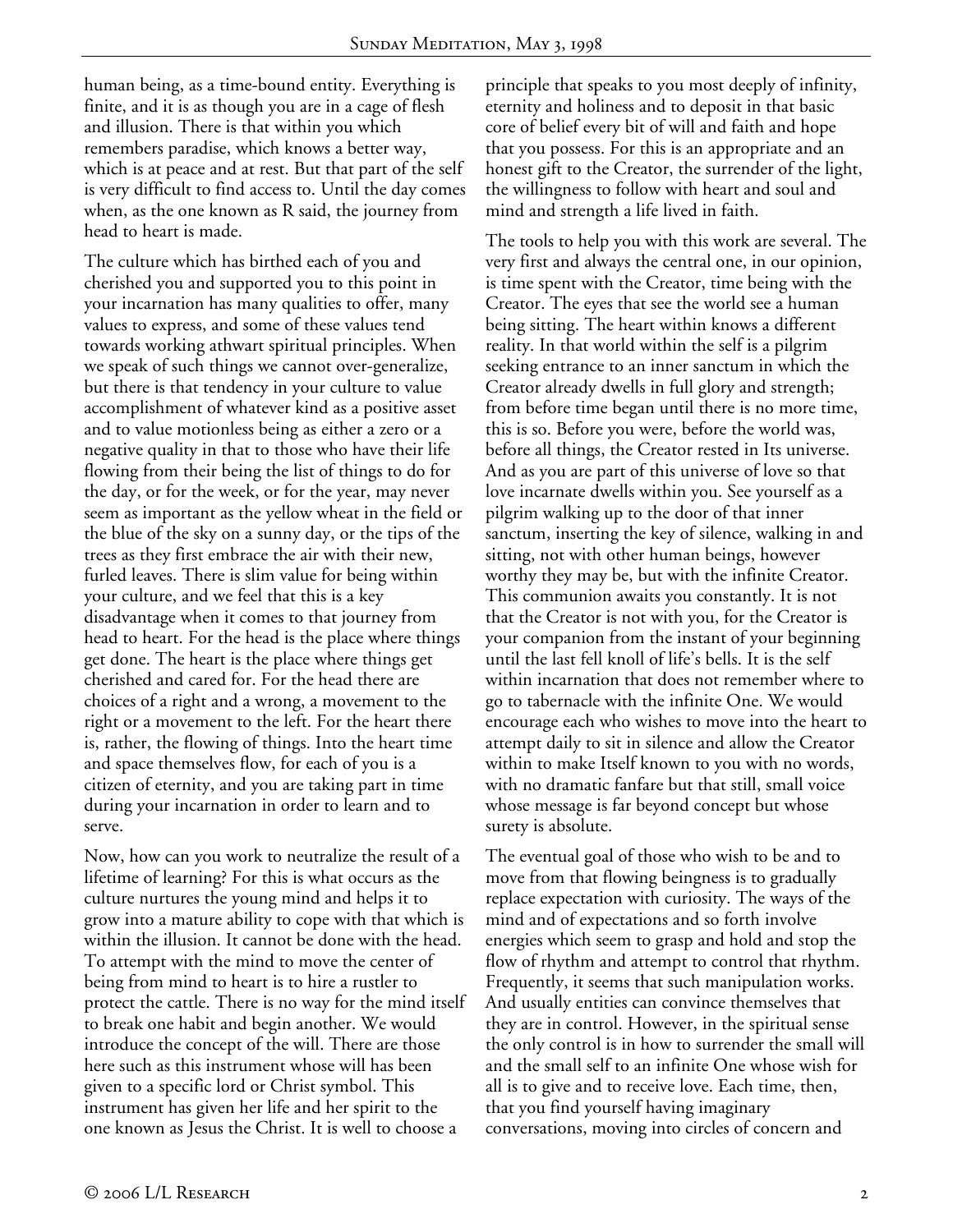worry, and, in general, finding oneself knocking up against the corners of life, find ways to stop the momentum of that relationship with what is. Stop and remember that you are a child of the Creator, a child of eternity, and a child of love itself. You need do nothing but welcome the rhythmic and rightful destiny that awaits. And we are not saying that there is one fate for each entity, for it is our understanding that each has free will and that each must, of her own free will, choose service to others or service to self. Rather, it is a question of whether you wish to go a straight route or a roundabout route. If there is control attempted in a working pattern, that will change the pattern. The more faith that one is able to express in the moment to moment rhythm, the more gently one may meet the unfolding of your particular story. And the shorter will be that moment of centering the self within that identity of being.

Issues of this magnitude are not done with during an incarnation. They will revolve again and again into your experience, into your stream of living. What you learn at this time you shall see again. It may be at another level. It may be somewhat different, but the issues shall be the same: to offer the self with no expectation of return. Each of you came into this incarnation wishing to sacrifice the self for love, wishing to brave the forgetting of all the spiritual principles that were known and held so dear, daring to come into a world most illusory and seemingly far from the Garden of Eden, as this instrument would call it. Yet in faith and in hope you took on this lifetime, for you wished to love the Earth and its people. You wished to serve, and this is your opportunity. In truth, it matters not what is occurring upon the surface of your life as long as you are attempting to be an instrument of love, a harbinger of peace. Practice being. Practice at odd moments, allowing the self simply to be aware, and resting in that deep peace that is awareness of the Creator. You shall certainly get lost in the sea of confusion again and again. But that too is illusion. Trust that heart within, and as you are given the grace to do so, work with those concepts of being and doing until you begin to have a lucid idea of what it is to be yourself. This is an art of profound moment and we encourage each of you to take it up. In your hopes and in your prayers, surrender all to the Creator and know, in confidence and in quiet, that that which is needed for you to learn and for

you to serve will come to you. May you see all things with the eyes of love.

We would at this time transfer this contact to the one known as Jim. We are those of Q'uo, and we leave this instrument in love and in light.

## *(Jim channeling)*

I am Q'uo, and I greet each of you again in love and in light through this instrument. At this time it is our privilege to attempt to speak to any further questions which those present may have for us. Is there another query at this time?

**T:** I have a question about the sudden appearance of a little bird that I had never seen before just after my meditation. Was there a significance to this bird, or was it just a little bird that was lost?

I am Q'uo, and am aware of your query, my brother. As we find there is already certain knowledge within the subconscious level of your own mind moving into the conscious levels we may speak concerning this small bird which you have observed. The decision to take your journey or not to take your journey was that concept to which this appearance of the small bird spoke, the meaning of the appearance having to do with the bird being as much out of place in your sighting of it as you would have been upon your journey.

Is there a further query, my brother?

**T:** No. Thank you.

I am Q'uo, and we thank you, my brother. Is there another query at this time?

**R:** Thanks for the food for thought on the concept that I spoke about earlier.

I am Q'uo, and we are always honored to be able to look upon those concerns which come from each heart and to give them the attention of our experience and our desire to be of service.

We would ask if there is any further query at this time?

**Carla:** I get so much out of worshipping with a spiritual family, and I want to share it with others, but that seems so impossible. Could you speak to that dilemma?

I am Q'uo, and am aware of your query, my sister. Each seeker that moves along the path of seeking the truth, of seeking the love and the light and the unity